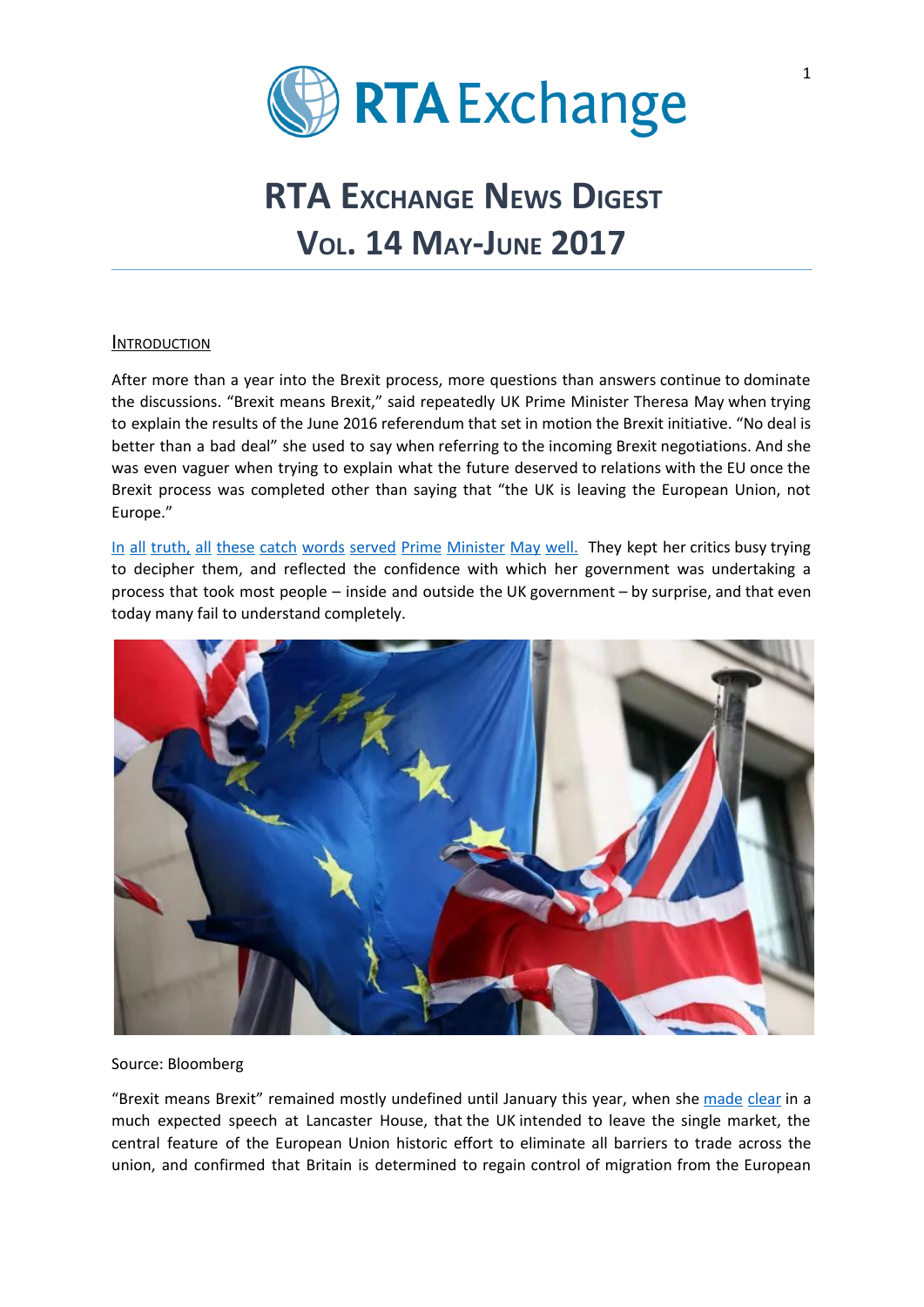Union, to reject the supremacy of the European Court of Justice…and to build, in her own words, a "Global Britain."

Two months later – on March 29 – Prime Minister May triggered out a two-year exit process during which the British government and its European Union counterparts would negotiate the terms of their separation – the "divorce" proceedings - as well as the conditions on the basis of which their future relationship would be established - a "new partnership" which in the view of the UK would include a bold and ambitious free-trade agreement that would provide for the freest possible trade in goods and services between Britain and the other EU's member states.

Then, rather unexpectedly, PM May called in April for a snap election in search of a "strong mandate" to lead the Brexit talks, [unimpeded](https://www.ft.com/content/6f3f63d2-54fb-11e7-9fed-c19e2700005f?desktop=true&conceptId=05bfed9c-e2aa-314d-99c0-d864f1c91428&segmentId=dd5c99e9-30be-ddd0-c634-ff3a0c2b738f#myft:notification:daily-email:content:headline:html) from backbench dissent and an unstable majority. She got neither. As pointed out in the Financial Times, the results of the election robbed PM May of a stable majority in parliament and threw Britain´s politics and the PM plans for Brexit into confusion.

Thus, PM May's optimism of a few months ago has given way to a more nuanced approach. However, the clock on the Brexit negotiations is already ticking and it marks the end of March 2019 for the UK and the EU to reach an agreement. Thus, despite Britain's shifting politics the [schedule](https://www.ft.com/content/64e7f218-4ad4-11e7-919a-1e14ce4af89b) for the next two years will [determine](https://www.ft.com/content/64e7f218-4ad4-11e7-919a-1e14ce4af89b) what sort of deal the UK and EU can strike, if any at all.



## THE BREXIT "TIMELINE"

As anticipated, the first formal face-to-face Brexit negotiations started on June 19 in Brussels when Michel Barnier, the EU chief negotiator<sup>1</sup> and David Davis, Brexit secretary<sup>2</sup> met for the first time to outline their respective positions. As reported by the **[Financial](https://www.ft.com/content/64e7f218-4ad4-11e7-919a-1e14ce4af89b) Times**, the EU and the UK had previously exchanged position papers and agreed that issues of citizens' rights and the Brexit "bill" would dominate the discussions during the first few

months.

At their first formal negotiating session, Britain and the EU agreed to focus the first stages of [negotiations](https://www.ft.com/content/db2716aa-5026-11e7-a1f2-db19572361bb) over Brexit "divorce" proceedings from the bloc, and agreed to prioritize negotiations

 $1$  A former French foreign minister and two-time European commissioner, Michel Barnier oversaw the EU's deluge of post-crisis financial regulation — and all the tensions with London that came with it. His strength is working the EU's power centres, from capitals to the European Parliament. Tall, silver-haired and with the stride of a politician with a calling, the 66-year-old has been a fixture of the Brussels scene for decades. His latest job is to spearhead the EU's negotiating team and brief leaders on progress.

<sup>&</sup>lt;sup>2</sup> The 68-year-old David Davis will be Britain's principal negotiator in Brussels, but will leave detailed talks to senior civil servants. He conveys a breezy confidence and insists Britain can walk away from a bad deal, but some in Brussels fear he does not understand the detail or the weakness of his position. A former sugar industry executive and reservist in Britain's elite SAS, he is viewed at Westminster as tough but possessing more than a streak of vanity.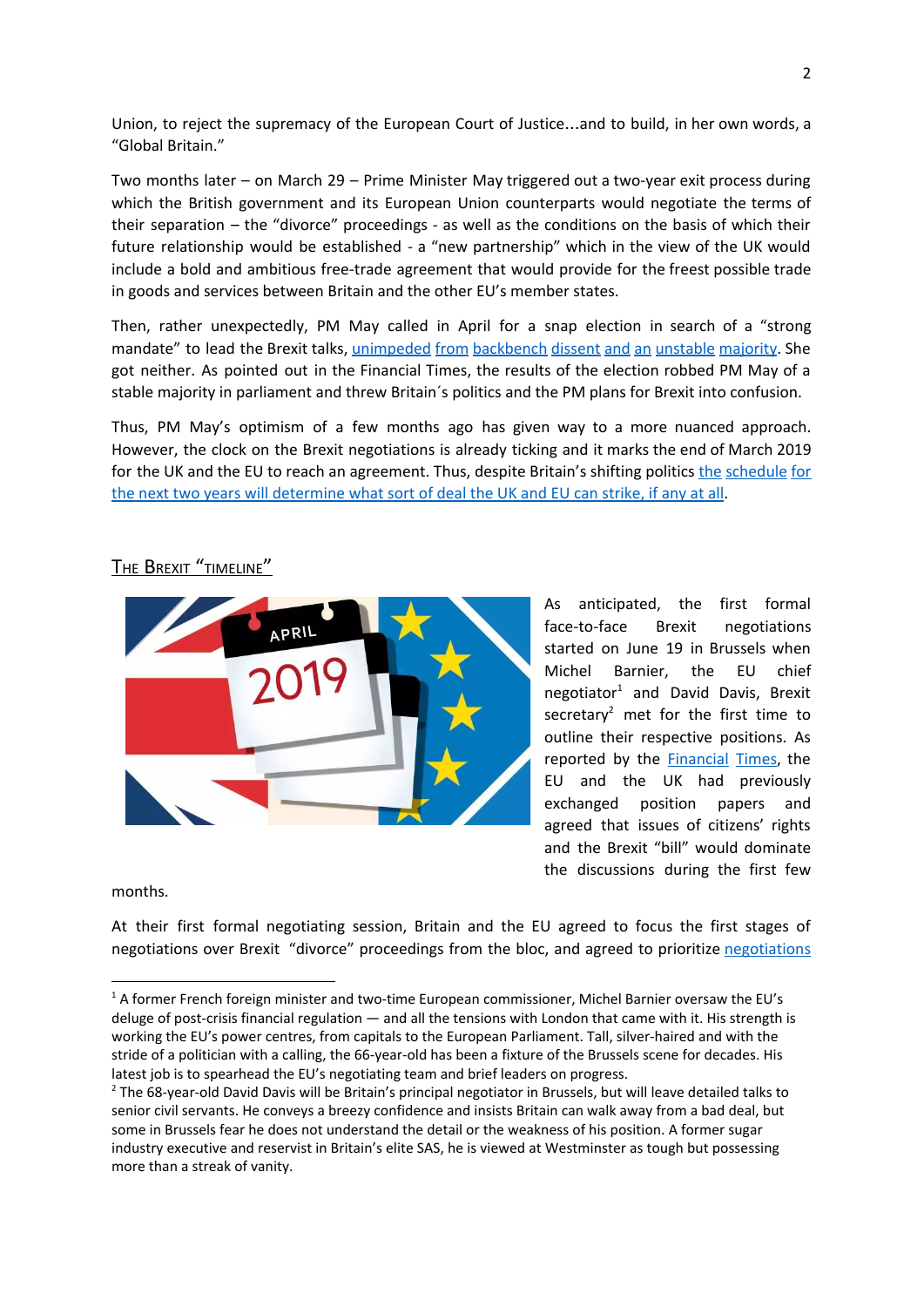on [Britain's](https://www.ft.com/content/db2716aa-5026-11e7-a1f2-db19572361bb) exit bill and a settlement on rights for EU citizens living in the UK and Britons on the continent, in line with Brussels' longstanding demands for the structure of the [discussions.](https://www.ft.com/content/34b704a0-54d7-11e7-9fed-c19e2700005f?desktop=true&conceptId=05bfed9c-e2aa-314d-99c0-d864f1c91428&segmentId=dd5c99e9-30be-ddd0-c634-ff3a0c2b738f#myft:notification:daily-email:content:headline:html)

"For both the EU and the UK, a fair deal is possible and far better than no deal," Mr. Michael Barnier told reporters at the close of this first meeting. For his part, Mr. Davis said the timetable for the talks was "ambitious but eminently achievable". He [rejected](https://www.ft.com/content/34b704a0-54d7-11e7-9fed-c19e2700005f?desktop=true&conceptId=05bfed9c-e2aa-314d-99c0-d864f1c91428&segmentId=dd5c99e9-30be-ddd0-c634-ff3a0c2b738f#myft:notification:daily-email:content:headline:html) the idea that Britain had given way to the EU on ["sequence"](https://www.ft.com/content/34b704a0-54d7-11e7-9fed-c19e2700005f?desktop=true&conceptId=05bfed9c-e2aa-314d-99c0-d864f1c91428&segmentId=dd5c99e9-30be-ddd0-c634-ff3a0c2b738f#myft:notification:daily-email:content:headline:html) on day one, insisting nothing had changed despite PM May's failure to secure a majority in the UK general election this month.

The June 19 talks marked the start of what will be one of the most politically sensitive international negotiations of modern times.<sup>3</sup> Although Britain's concession on the "sequencing" of talks may have little effect on the final settlement — the UK had wanted to hold "divorce" negotiations in parallel with those on a future bilateral trade deal  $-$  it served to underline that the UK government may have overestimated its leverage with the EU.

At the end of this first meeting, the two sides agreed to set up three working groups covering the details of withdrawal: the financial settlement; citizens' rights; and one dealing with other legal issues relating to "separation", and confirmed that there will be one week of negotiations every month, with a pause in between for technical work and consultations.



EU chief Brexit negotiator Michel Barnier, left, and British Brexit secretary of state David Davis wrap up a press conference on their first day of talks. Source: © AP

<sup>&</sup>lt;sup>3</sup> And probably also the most "transparent" one and plain of symbolism as well. As an example just note the comment from the Financial Times referring to the first formal encounter between the two chief negotiators, Michael Barnier and David Davis: they opened the day with a "plenary" meeting on the seventh floor of the European Commission's Berlaymont building, accompanied by their full negotiating teams. That was followed by a brief one-to-one discussion and a working lunch in the 13th floor dining rooms, with half-a-dozen top negotiators. The menu included Belgian asparagus, red mullet and dessert of vacherin cake with wild strawberries. In a bid to build rapport, the two men exchanged gifts themed on their shared love of hill walking and hiking. Mr Davis brought a rare signed first edition of "Regards vers Annapurna", a mountaineering classic recounting a French expedition to the Himalayas in 1950, and Mr Barnier in turn presented a traditional walking stick from Savoie, his home region of France, where he retreated at the weekend to "draw the strength and energy required for long hikes".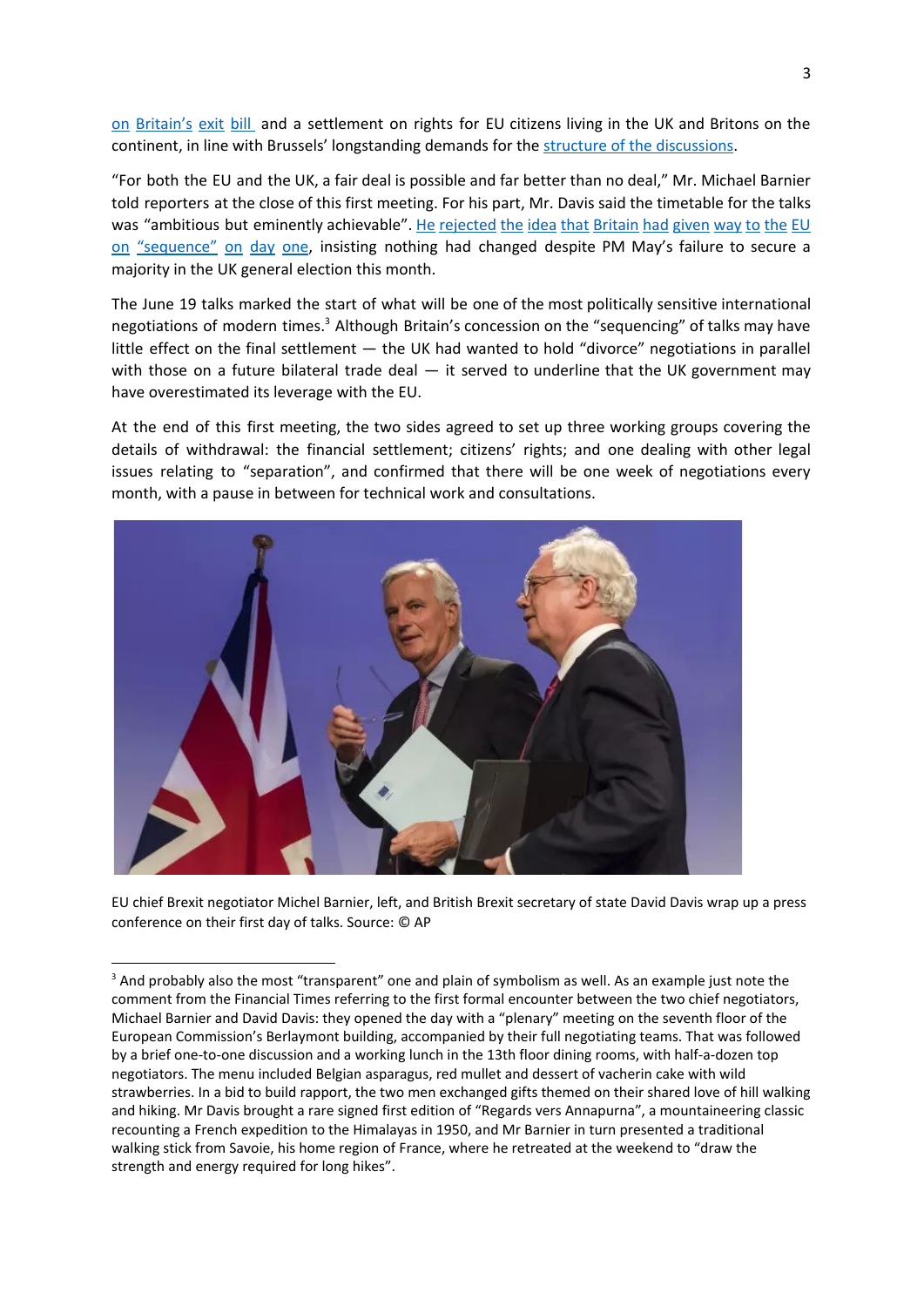The first test of the negotiations, however, took place out of the negotiating table, on June 21, when the UK parliament discussed the **Queen's Speech**, the formal announcement of the British government's legislative program, a central feature of which would be a Great [Repeal](https://www.ft.com/content/64e7f218-4ad4-11e7-919a-1e14ce4af89b) Bill, which PM May has indicated would be needed to incorporate most EU legislation into the UK statute book, i.e. to replace the European legal order by which the UK has operated by more than four decades.

The Brexit timeline would continue with the negotiating teams meeting every month – the next round of talks would take place in mid-July and the negotiators are expected to outline the terms of the "divorce" by the end of this year before starting to consider the terms of EU and UK future relationship.

The goal then would be to complete the talks by October 2018 – some 16 months from now – to allow for ratification of the deal by EU member states, the European Council and the European Parliament, as well as a vote by the UK parliament before March 2019 when the Brexit process should be completed – unless the talks are extended, which need to be agreed unanimously.

## THE CONTROVERSIAL ISSUES

As the Brexit negotiations began in full, three issues would dominate the discussions: the "exit bill" that the UK would have to bear to honor its commitments to the EU, the treatments that some 3 million Europeans living in the UK, and 1 million Britons living in the EU would receive after Brexit, and the nature of future relations between the UK and the EU, including any possible "transitional" agreement.



Source: © FT montage; Dreamstime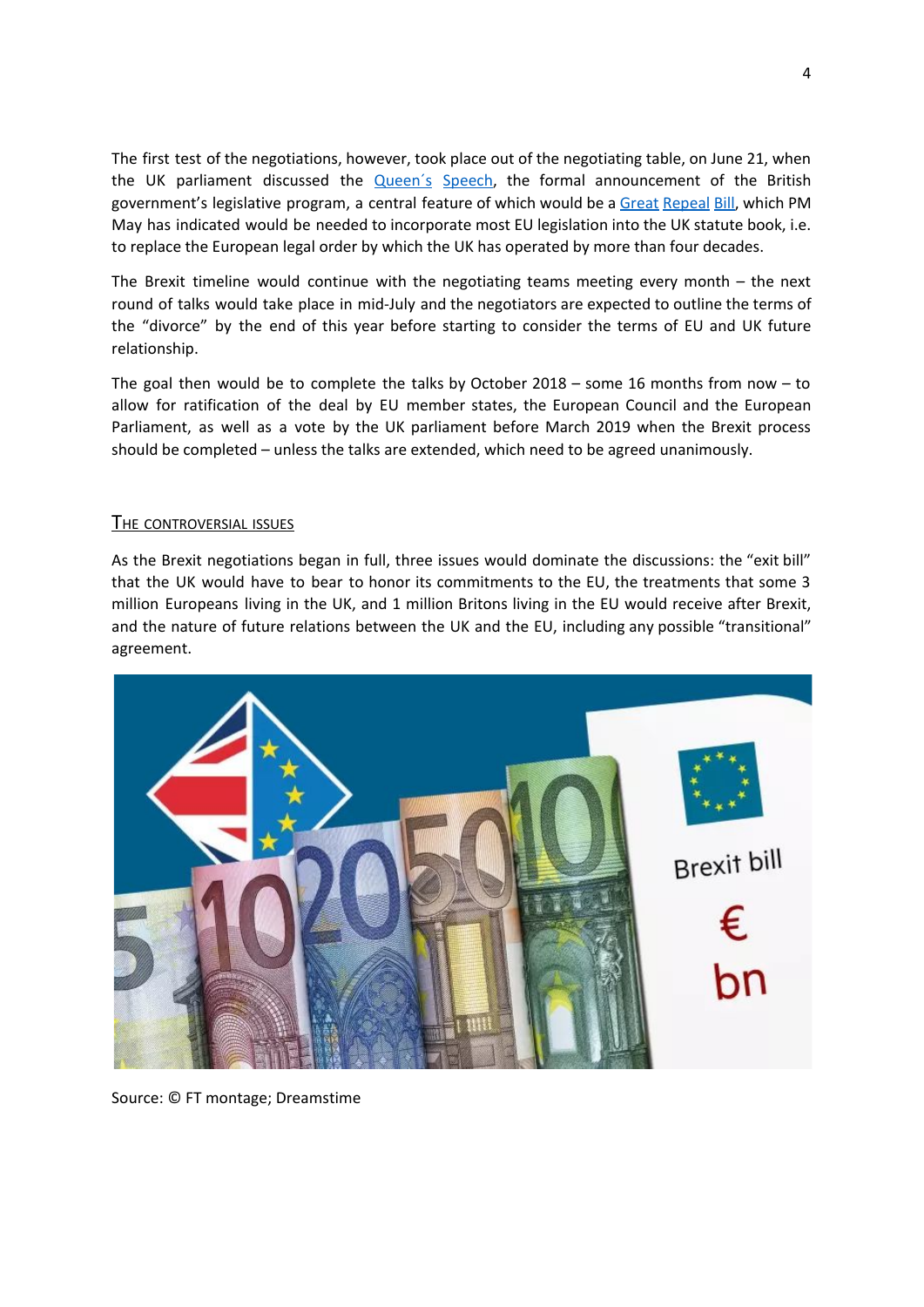As reported by the Financial Times, the European Commission has outlined its [view](https://ec.europa.eu/commission/sites/beta-political/files/financial-settlement-essential-principles-draft-position-paper_en.pdf) that Britain will need to make a gross financial settlement of up to €100bn to respect in full the financial [obligations](https://www.ft.com/content/db2716aa-5026-11e7-a1f2-db19572361bb) resulting from the whole period of the UK [membership](https://www.ft.com/content/db2716aa-5026-11e7-a1f2-db19572361bb) in the union. Brussels has not made public its estimation of the final sum but wants substantial progress on the bill before negotiations can move on to discussing future trading relationships between the EU and UK. It is also willing to discuss the timing of payments in a second stage of the negotiations. A gross  $\epsilon$ 100bn "exit bill" may turn, after some calculations and discounts to little more than a net a £53bn bill, which may look enormous to individuals but not, according to the Financial Times, to such a huge economy as the UK. [Thus,](https://www.ft.com/content/db2716aa-5026-11e7-a1f2-db19572361bb)  $\frac{1}{2}$ [payment](https://www.ft.com/content/db2716aa-5026-11e7-a1f2-db19572361bb) of that sort to leave the EU should be the least of Britain's worries.

The one "sensitive" issue where the negotiators are focusing their attention now is the "preserving rights of Europeans and Britain's living within their border. There are roughly 4m [migrants](https://www.ft.com/content/6d97756c-4c2a-11e7-919a-1e14ce4af89b) caught out by [Brexit](https://www.ft.com/content/6d97756c-4c2a-11e7-919a-1e14ce4af89b) and their rights as EU citizens are about to become a focus of the negotiations over Britain's departure from the EU. Theresa May took the initiative on this issue during her (probably) last participation in a European Council in Brussels by sharing with EU leaders the broad outlines of a "generous" offer for Europeans residents in the UK who now find themselves in a legal limbo. The UK prime minister sought to reassure millions of EU citizens that they would be free to stay in the country.

But there is still a fundamental difference between the two sides: the EU wants all migrants to effectively remain under EU law and protected by EU courts, even when living in Brexit Britain. The British side argues such an outcome — which could give EU nationals more rights than UK citizens is unacceptable. Other dividing issues regarding European migrant living outside their country but within the EU would be determining who would be eligible to the new status, what rights would they retain and the administrative requirements needed to prove it.

Finally, as to future EU-UK relations, almost unexpectedly and diverging from PM May's views, Philip Hammond, the UK Chancellor of the Exchequer, has warned that **Britain should not [dismantle](https://www.ft.com/content/88bd9268-55ad-11e7-80b6-9bfa4c1f83d2?desktop=true&conceptId=05bfed9c-e2aa-314d-99c0-d864f1c91428&segmentId=dd5c99e9-30be-ddd0-c634-ff3a0c2b738f#myft:notification:daily-email:content:headline:html)** existing customs relations with Europe until the UK has sealed a free-trade [agreement](https://www.ft.com/content/88bd9268-55ad-11e7-80b6-9bfa4c1f83d2?desktop=true&conceptId=05bfed9c-e2aa-314d-99c0-d864f1c91428&segmentId=dd5c99e9-30be-ddd0-c634-ff3a0c2b738f#myft:notification:daily-email:content:headline:html) with the EU, a process that could last several years after Brexit. Mr. Hammond, [speaking](https://www.ft.com/content/3756dc5a-558e-11e7-9fed-c19e2700005f) at the Mansion House in [London,](https://www.ft.com/content/3756dc5a-558e-11e7-9fed-c19e2700005f) said an "implementation period outside the customs union, but with current customs border [arrangements](https://www.ft.com/content/88bd9268-55ad-11e7-80b6-9bfa4c1f83d2?desktop=true&conceptId=05bfed9c-e2aa-314d-99c0-d864f1c91428&segmentId=dd5c99e9-30be-ddd0-c634-ff3a0c2b738f#myft:notification:daily-email:content:headline:html) remaining in place" should continue until "new long-term arrangements are up and [running](https://www.ft.com/content/88bd9268-55ad-11e7-80b6-9bfa4c1f83d2?desktop=true&conceptId=05bfed9c-e2aa-314d-99c0-d864f1c91428&segmentId=dd5c99e9-30be-ddd0-c634-ff3a0c2b738f#myft:notification:daily-email:content:headline:html)".

This approach would probably imply – upon demands from the EU - extended British budget contributions and the application of European Court rulings during the course of such a transition, and prevent Britain from negotiating and finalizing its own bilateral trade deals. In Mr. Hammond views, Britain should prioritize EU trade during the transitional period, as giving up [existing](https://www.ft.com/content/88bd9268-55ad-11e7-80b6-9bfa4c1f83d2?desktop=true&conceptId=05bfed9c-e2aa-314d-99c0-d864f1c91428&segmentId=dd5c99e9-30be-ddd0-c634-ff3a0c2b738f#myft:notification:daily-email:content:headline:html) trade for future trade is pain now for possible – but [uncertain](https://www.ft.com/content/88bd9268-55ad-11e7-80b6-9bfa4c1f83d2?desktop=true&conceptId=05bfed9c-e2aa-314d-99c0-d864f1c91428&segmentId=dd5c99e9-30be-ddd0-c634-ff3a0c2b738f#myft:notification:daily-email:content:headline:html) – future gain.

#### **THE POSSIBLE SCENARIOS**

In a recent interview given to various international newspapers, including The Economist, Michael Barnier, the EU chief Brexit negotiator, hinted at his frustration over the failure of Britain's [politicians](http://www.economist.com/news/europe/21723341-eus-lead-negotiator-warns-time-talks-running-short-michel-barnier-impatient?cid1=cust/ddnew/n/n/n/20170613n/owned/n/n/nwl/n/n/E/Daily_Dispatch/email&etear=dailydispatch) to [confront](http://www.economist.com/news/europe/21723341-eus-lead-negotiator-warns-time-talks-running-short-michel-barnier-impatient?cid1=cust/ddnew/n/n/n/20170613n/owned/n/n/nwl/n/n/E/Daily_Dispatch/email&etear=dailydispatch) the reality of the choice they put to British voters a year ago. "Very few people in charge explained what Brexit meant" and "lots of people underestimated the consequences", he said. He does not know what would be Britain's negotiating stance in the negotiations after the recent elections and whether the UK government would keep its initial "hard" Brexit views, and move to a "softer" version of it.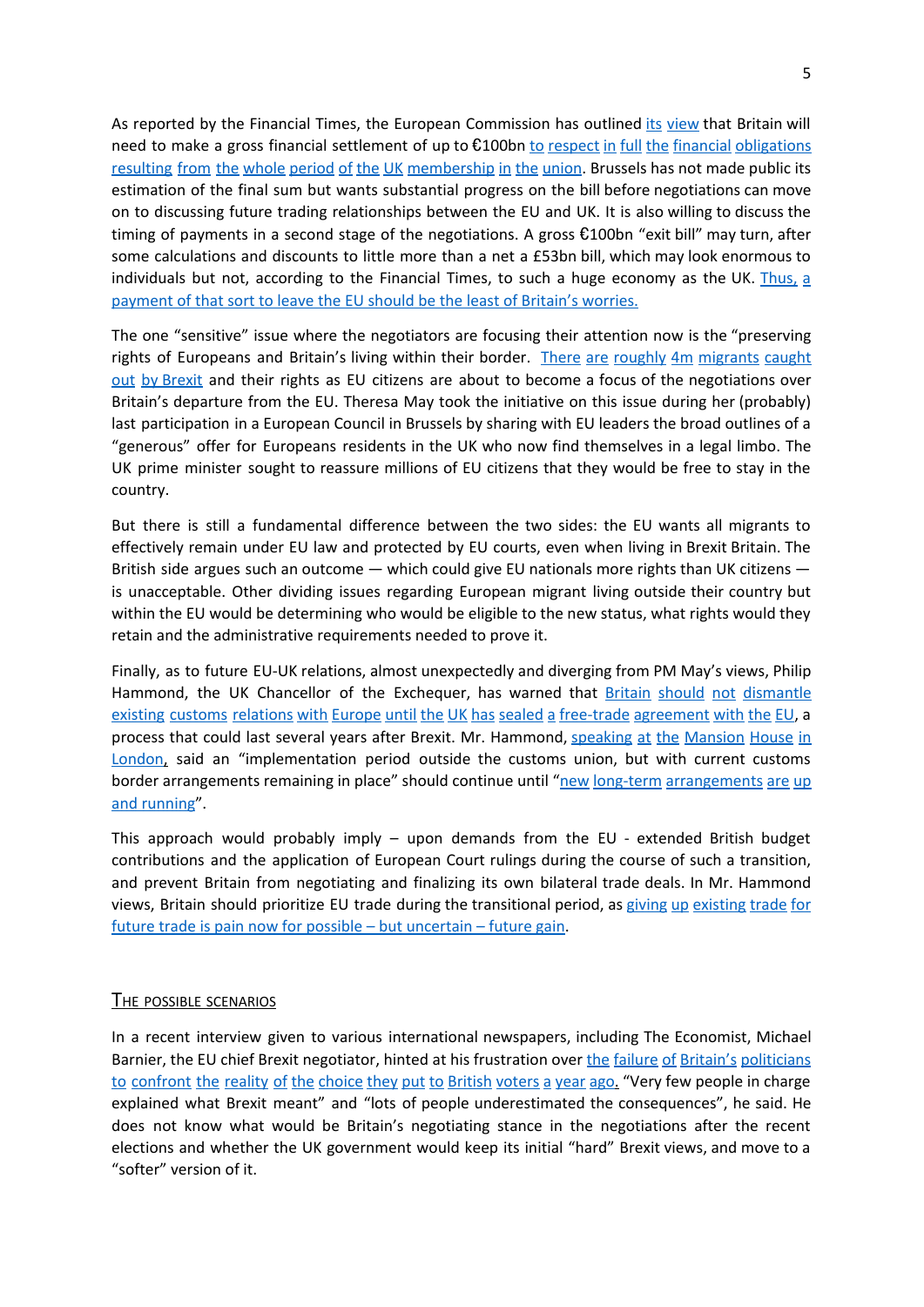Indeed, after more than a year since the June 2016 referendum that gave the British people the choice to quit or stay in the EU, and thousands of reports, discussions, and political battles  $-$  in particular after the recent elections, no consensus exist as to the future relationship between the UK and the countries it has been associated for more than 40 years. [Quitting](http://www.economist.com/news/europe/21723341-eus-lead-negotiator-warns-time-talks-running-short-michel-barnier-impatient?cid1=cust/ddnew/n/n/n/20170613n/owned/n/n/nwl/n/n/E/Daily_Dispatch/email&etear=dailydispatch) the EU is one thing, quitting the single market is [another,](http://www.economist.com/news/europe/21723341-eus-lead-negotiator-warns-time-talks-running-short-michel-barnier-impatient?cid1=cust/ddnew/n/n/n/20170613n/owned/n/n/nwl/n/n/E/Daily_Dispatch/email&etear=dailydispatch) quitting the customs union is a third thing, said Mr. Barnier.

Each version of a "softer" Brexit involves difficult trade-offs for any British government committed to leaving the EU. Some in Britain still flirt with the idea of staying inside the single market while imposing limits on EU immigration, but membership of the single market implies acceptance of its four fundamental freedoms (the free movement of goods, services, capital and people). Thus, PM May's insistence on ending free movement of people reduced her ambitions for Britain's future relationship with the EU to a free-trade deal, rather than deeper integration with its single market. But even this may take different forms.

[A](https://www.gov.uk/government/publications/hm-treasury-analysis-the-long-term-economic-impact-of-eu-membership-and-the-alternatives) <u>UK [Treasury](https://www.gov.uk/government/publications/hm-treasury-analysis-the-long-term-economic-impact-of-eu-membership-and-the-alternatives) study</u><sup>4</sup> published before last year's referendum assessed continued UK membership of the EU against three alternative scenarios: 1) membership of the European Economic Area (EEA), like Norway; 2) a negotiated bilateral agreement, such as that between the EU and Switzerland, Turkey or Canada; and 3) WTO membership without any form of specific agreement with the EU, like Russia or Brazil.

Following the Norwegian model, the UK could become part of the European Economic Area (EEA), which was established in 1994 to give non-European countries the possibility of participating in the EU Single Market while remaining not committed to other, non-trade aspects of the EU. All EU countries plus Iceland, Lichtenstein and Norway are members of the **EEA**. The non-EU members of the EEA are not part of the EU Customs Union, nor they belong to the Common Agriculture Policy (CAP); they can set their own external tariffs and conduct their own trade negotiations with countries outside the EU. However, EEA members have to accept free movement of people, rulings by the European Court of Justice (ECJ) and payments to the EU budget, all of which are anathema to Brexiteers.



Chancellor Philip Hammond delivers his annual Mansion House speech to City leaders. Source © PA

<sup>4</sup> **HM Treasury analysis: the long-term economic impact of EU membership and the alternatives,** [https://www.gov.uk/government/uploads/system/uploads/attachment\\_data/file/517154/treasury\\_analysis\\_e](https://www.gov.uk/government/uploads/system/uploads/attachment_data/file/517154/treasury_analysis_economic_impact_of_eu_membership_print.pdf) conomic impact of eu membership print.pdf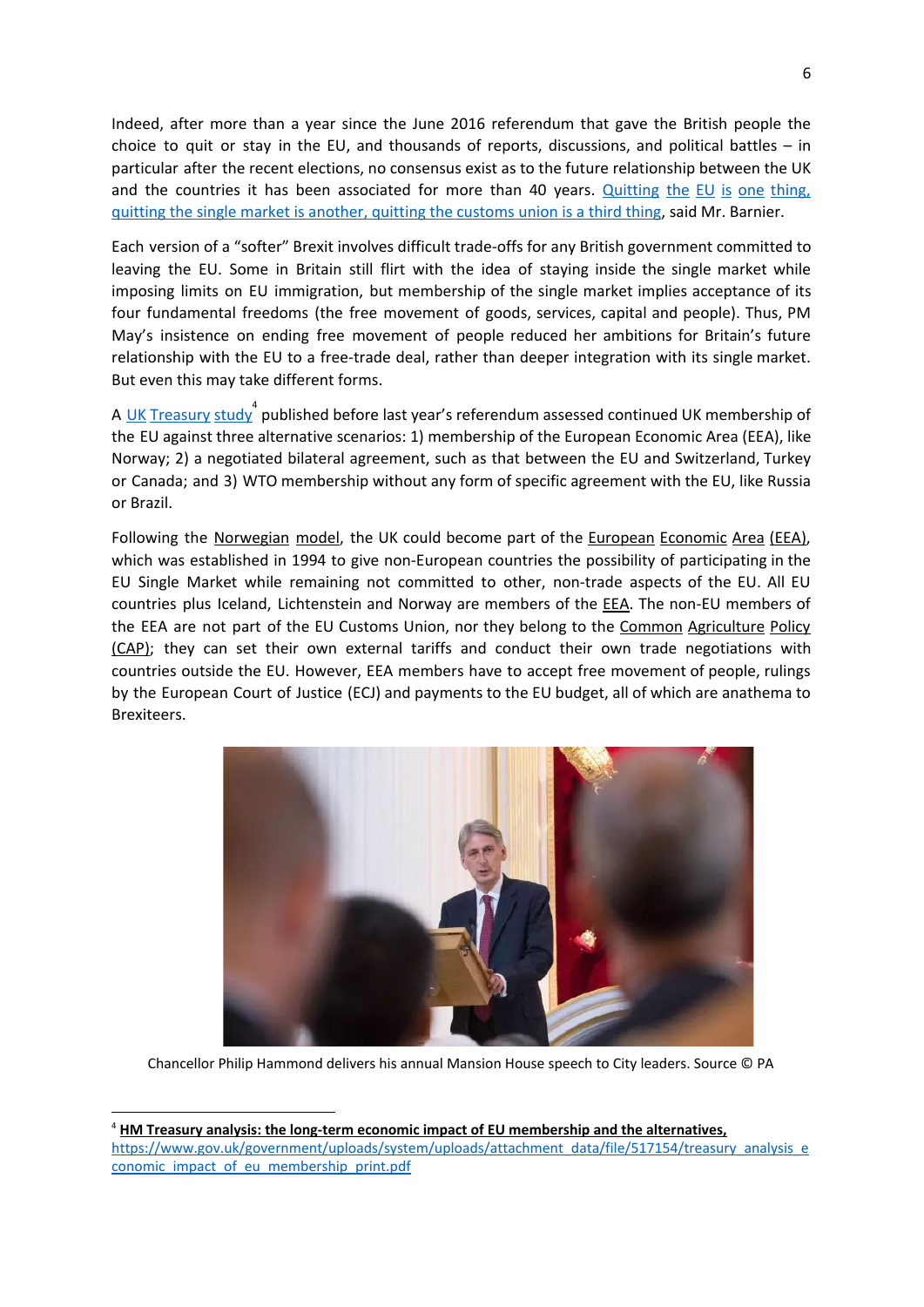As reported by the Financial Times, "the Norway model" seems to be gaining [support](https://www.ft.com/content/17ad0ef2-5678-11e7-9fed-c19e2700005f?desktop=true&conceptId=05bfed9c-e2aa-314d-99c0-d864f1c91428&segmentId=dd5c99e9-30be-ddd0-c634-ff3a0c2b738f#myft:notification:daily-email:content:headline:html) among partisans of a strong post-Brexit [relationship](https://www.ft.com/content/17ad0ef2-5678-11e7-9fed-c19e2700005f?desktop=true&conceptId=05bfed9c-e2aa-314d-99c0-d864f1c91428&segmentId=dd5c99e9-30be-ddd0-c634-ff3a0c2b738f#myft:notification:daily-email:content:headline:html) between the EU and the UK, particularly among the business community. This position is gaining strength after the June 9 inconclusive election results, either as a transitional arrangement or a long term solution as the UK is already – as currently EU member – part of the EEA arrangements. The "Norway model" is also used to [differentiate](https://www.ft.com/content/17ad0ef2-5678-11e7-9fed-c19e2700005f?desktop=true&conceptId=05bfed9c-e2aa-314d-99c0-d864f1c91428&segmentId=dd5c99e9-30be-ddd0-c634-ff3a0c2b738f#myft:notification:daily-email:content:headline:html) [supporters](https://www.ft.com/content/17ad0ef2-5678-11e7-9fed-c19e2700005f?desktop=true&conceptId=05bfed9c-e2aa-314d-99c0-d864f1c91428&segmentId=dd5c99e9-30be-ddd0-c634-ff3a0c2b738f#myft:notification:daily-email:content:headline:html) of a "hard" Brexit (exit from the EU's single market and customs union), and a "soft" [Brexit,](https://www.ft.com/content/17ad0ef2-5678-11e7-9fed-c19e2700005f?desktop=true&conceptId=05bfed9c-e2aa-314d-99c0-d864f1c91428&segmentId=dd5c99e9-30be-ddd0-c634-ff3a0c2b738f#myft:notification:daily-email:content:headline:html) i.e. those showing some flexibility on freedom of movement, notably Phillip Hammond, the UK Chancellor of the Exchequer, which has emerged as a force of moderation in an otherwise very radical approach to the Brexit negotiations.

Then there is the Swiss model, which is somehow more flexible than the Norway one. Switzerland has entered with the EU into a number of bilateral treaties to regulate its "bilateral" relations with them. Switzerland belongs – together with the non-EU members of the EEA - to the European Free Trade Association (EFTA), which provides for free trade with the EU in non-agricultural goods. A Swiss *plus* model could be to join EFTA, an association the UK helped founded when it decided in 1957 to remain outside of the EEC, the predecessor of the EU.

Relying purely on WTO rules is another option. The UK could restructure its relationship with its trading partners at the World Trade Organization (WTO). The UK was an original member of the General Agreement on Tariffs and Trade (GATT) and remains a member of the WTO in its own right. However, as it subsumed its trade policy to that of the EU over the years, the EU took over negotiations on its behalf, and the UK's WTO membership is now intertwined with that of the EU. The job of the UK trade negotiators would be to [disentangle](http://www.cato.org/publications/free-trade-bulletin/after-brexit-charting-course-united-kingdoms-trade-policy) the UK from the EU, and to establish the UK as a fully [independent](http://www.cato.org/publications/free-trade-bulletin/after-brexit-charting-course-united-kingdoms-trade-policy) member of the WTO. Under the WTO scenario, the UK will have the possibility of concluding trade agreement with the countries it choses, i.e. the United States, UK´s traditional preferred partner.

Alternatively, the U.K. could consider being part of a revisited, and expanded NAFTA. Negotiations on a Canada-EU agreement have already been completed, although the treaty is awaiting approval, and Mexico already has a trade agreement in force with the EU, meaning both NAFTA countries already share with the UK –through the EU – an advanced trade agreement, but NAFTA itself is going through a process of re-negotiation and it is not evident they would like to further complicate a process that may be rather complex between the existing NAFTA partners.

There have also been suggestions that Britain keeps the customs union with the EU, and many see political advantages in doing so. In particular, it does not require acceptance of free movement of people, budget contributions or being subject to the ECJ. It also avoids [rules-of-origin](https://www.economist.com/news/britain/21711053-even-if-not-permanent-home-transitional-deal-remain-customs-union-may-make) checks on exports to ensure that they do not include parts from third [countries.](https://www.economist.com/news/britain/21711053-even-if-not-permanent-home-transitional-deal-remain-customs-union-may-make) The customs union may not be a suitable long-term home after Brexit. But it could offer a transitional one that minimizes the risk of falling off a cliff into trading on WTO terms alone at the end of the two-year time limit for Brexit set by Article 50 of the EU treaty. Some reckons it would take at least five years to negotiate and ratify a comprehensive free-trade deal with the EU after Brexit; staying in the customs union during that time might serve as a bridge until such a deal is completed.

#### **THE OUTCOME OF THE NEGOTIATIONS**

Whatever post-Brexit scenario prevails, it seems certain that there will be a rather long period of uncertainty during and after the Brexit negotiations that would affect the United Kingdom as well as existing and prospective UK trading partners.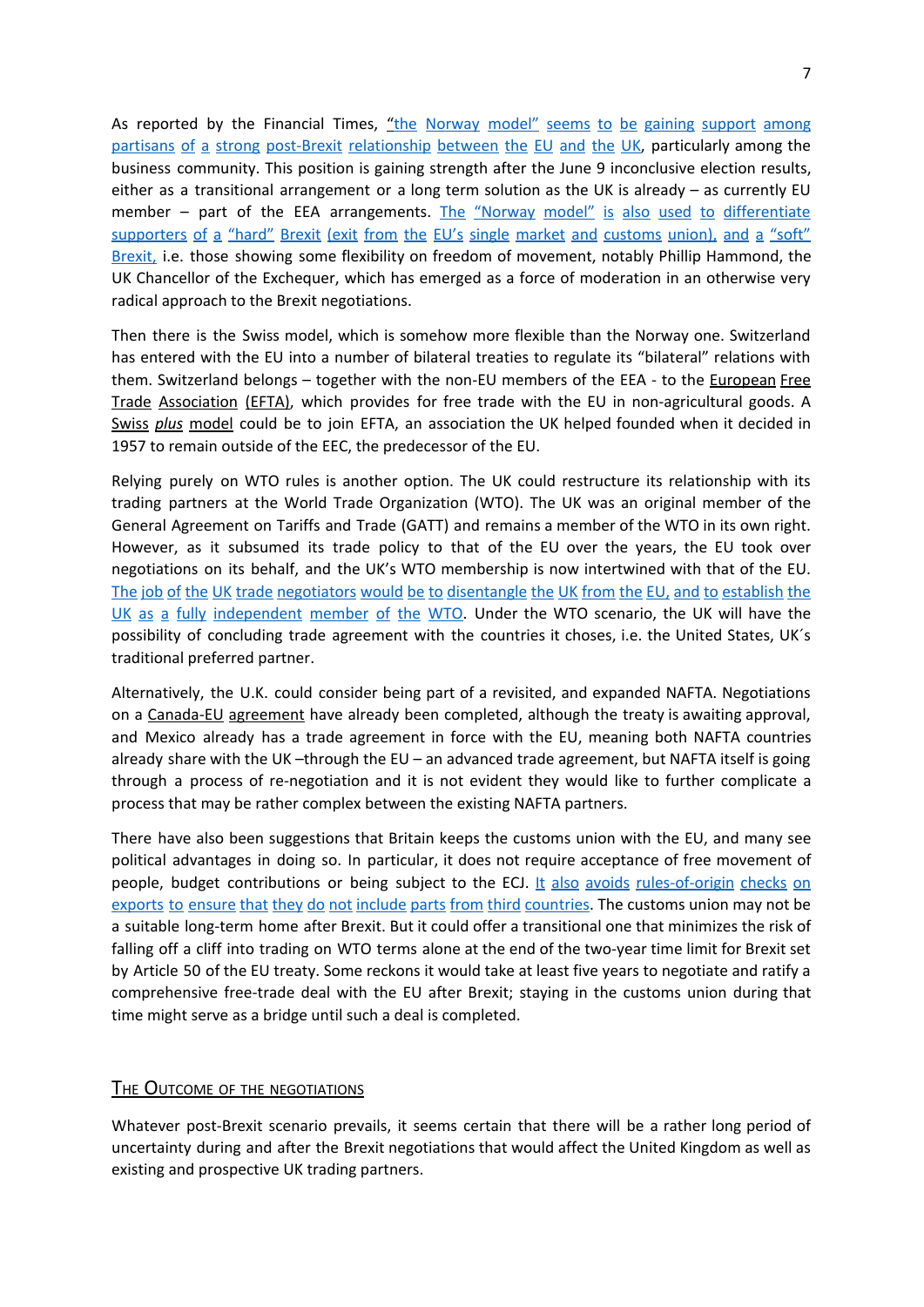As pointed out by Phillip Stephen, Brexit is the biggest upheaval in the nation's political and economic life since the end of the Second World War. PM May emphasized the vast new opportunities for a nation now rechristened "Global Britain". Yet, no one should doubt the cost – economic and geopolitical – of the proposed break with the EU.

While leaving the European Union after almost half a century of membership, the UK is [planning](https://www.ft.com/content/37aa67a0-e94e-11e6-893c-082c54a7f539) to redesign its trade [relationship](https://www.ft.com/content/37aa67a0-e94e-11e6-893c-082c54a7f539) with the rest of the world. It is not going to be easy. Not only is the UK breaking up from its biggest trading partner, but it is doing so when its next largest trade partner (the United States) is probably moving towards protectionism.



Theresa May is faced with multiple crises with little time to think © FT Montage/PA

Indeed, the UK's trade ties with the EU are substantial. The EU is by far the UK's largest market. The value of UK goods exported to the EU is about the same as its exports to the rest of the world. Imports from the EU total more than that from all other countries combined. Also, as part of a global — but mostly European — supply chain, about 60 per cent of  $UK$  [exports](http://wits.worldbank.org/CountryProfile/en/Country/WLD/Year/2014/TradeFlow/Export/Partner/all/Product/UNCTAD-SoP2) are intermediate and capital goods, or raw materials, not final consumer goods.

But exports of goods are only one part of the UK trade story, and not the most profitable. The UK exports almost as much in services as in goods. In 2015 they amounted to £230 billion and £266 billion respectively, but it imports nearly three times the value of goods than that of services. This leaves the country with a large and widening deficit in trade in goods and a similarly large and widening surplus in services trade.

The freedom to sign trade deals with any country offers a world of potential. But even [replacing](https://www.ft.com/content/37aa67a0-e94e-11e6-893c-082c54a7f539) the deals that Britain will lose on dropping out of the EU will take many years, and new [opportunities](https://www.ft.com/content/37aa67a0-e94e-11e6-893c-082c54a7f539) may be [harder](https://www.ft.com/content/37aa67a0-e94e-11e6-893c-082c54a7f539) to realize than they look. It all depends, of course, of the final outcome of the Brexit negotiations. As an EU member, the United Kingdom is part of 36 trade agreements with third countries and other than establishing a stable trade relationship with the EU, the future of these agreements to which the UK is part as member of the European Union need to be assessed.

Moreover, says Mr. Stephen in another of his articles in the Financial Times, when [things](https://www.ft.com/content/d5ceaee0-5bfa-11e7-9bc8-8055f264aa8b) are this bad. . . well, they can only get worse. Theresa May won the June [election](https://www.ft.com/content/d5ceaee0-5bfa-11e7-9bc8-8055f264aa8b) and lost it. Officially the